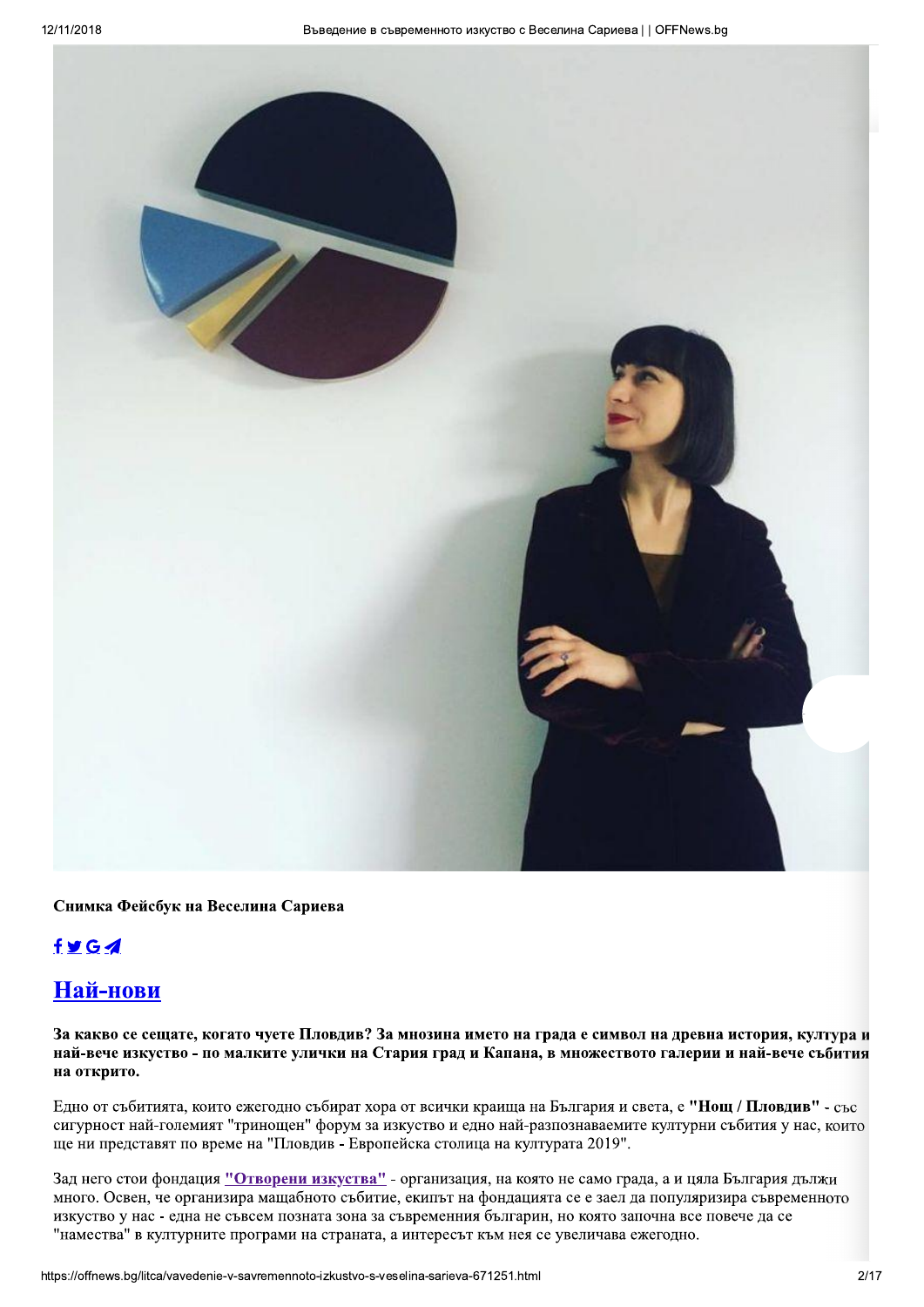

Лица

# Диабетът – между иглите, сладоледа и обратното броене



Лица

# Мишел Обама: Никога няма да простя на Тръмп, че застраши семейството ми

И това съвсем не е случайно. Една дама носи на раменете си отговорността за популяризирането на българското съвременно изкуство, а нейното име е Веселина Сариева.

Освен че оглавява "Отворени изкуства", тя е основател и на галерия "Сариев" (Sariev Contemporary) организациите, стоящи зад първото излизане на съвременното изкуство извън университетските аудитории и тесни експертни кръгове - "Въведение в съвременното изкуство". Ежегодно тя се нагърбва със задачата да организира лекции с изтъкнати личности не само от българските, но и от световните културни среди. Благодарение на събитието тази година за първи път у нас пристигна куратор от един от най-големите и известни музеи за съвременно изкуство в света - "Тейт" (Tate Modern), а интересът към събитието се увеличава с всяко издание.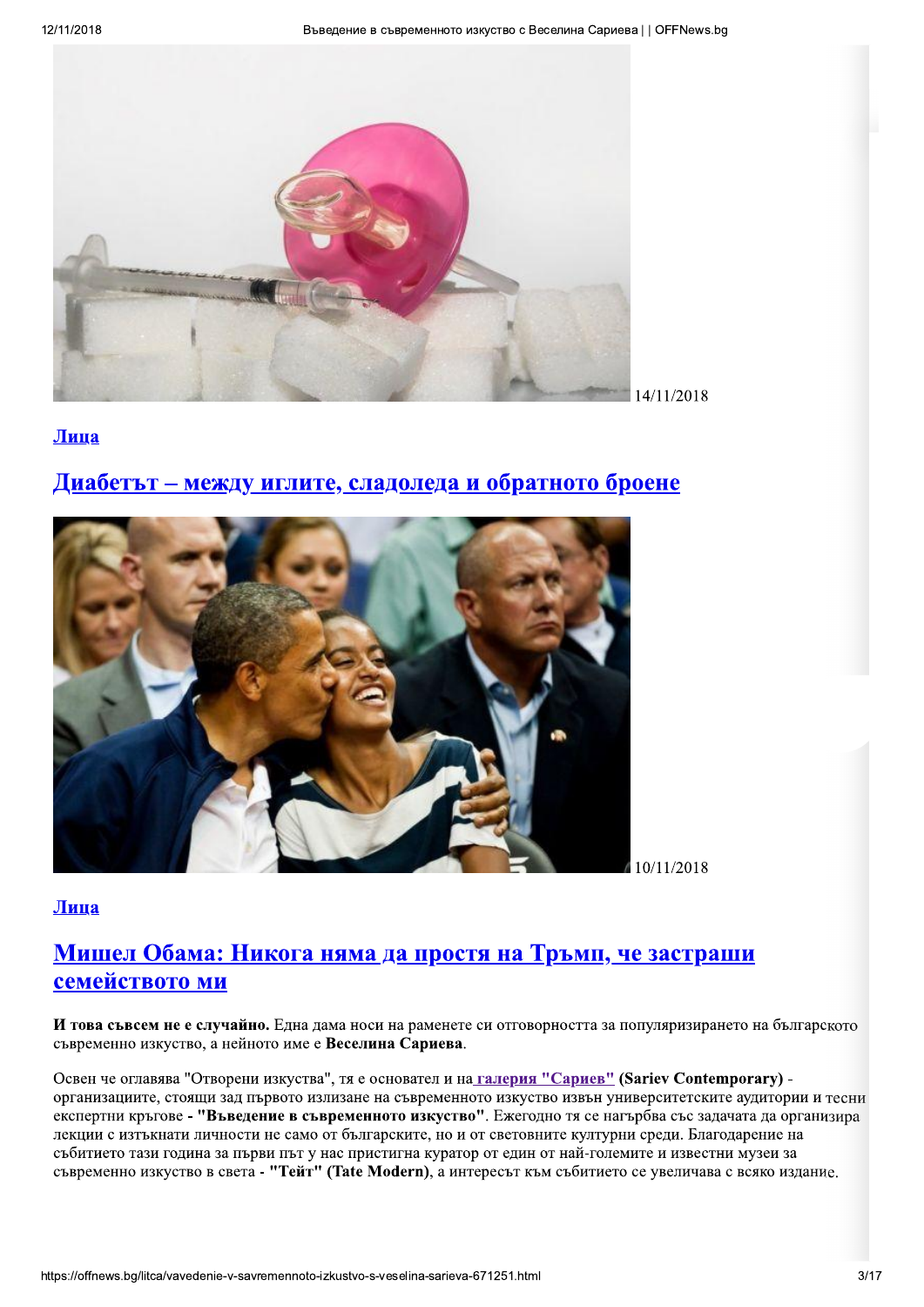Въведение в съвременното изкуство с Веселина Сариева | | OFFNews.bg



Веселина Сариева и Изабела Мейдмыт - куратор от галерия "Тейт" - Лондон, по време на лекциите "Въведение в съвременното изкуство"

Веселина е родом от Пловдив, но признава, че се "чувства навсякъде". Завършила е сръбска и хърватска филология, през 2004 г. открива галерия "Сариев" за съвременно изкуство, малко по-късно се появяват и "Отворените изкуства", както и първата онлайн платформа у нас за културни събития и световни новини в областта - "Artnewscafe".

И с това далеч не се изчерпва работата ѝ като представител на българско съвременно изкуство у нас и по света алтернативна карта на Пловлив, колекционерски форум, организация за полкрепа на млали български артисти... Благодарение на цялостната и работа в продължение на повече от десетилетие можем да кажем само едно -Веселина е един от двигателите на изкуството в България, благодарение на които пред нас се разкриват нови хоризонти на мисълта и естетическото разбиране.

Какво я провокира да разгърне толкова машабна работа, трудно ли е да организираш подобен тип събит родна почва и къде се намира страната ни по отношение на съвременното изкуство си говорим с нея - Ве Сариева:

### Какво Ви обърна към изкуството и най-вече към съвременното такова и защо решихте да го популяризирате у нас?

Израснала съм в среда, за която изкуството беше начин на живот и отношение към света. Прабаба ми, дядо ми и баща ми бяха колекционери, баща ми беше и поет и експериментираше със словото и образа. Към съвременното изкуство ме обърна моята визия за света и отговорите, които получавах от него. А колкото до популяризирането липсата на познания за съвременно изкуство в българската среда и необходимостта от създаване на контекст за публика, както и разширяване на хоризонта в естетическото и етическо мислене извън родното и клиширано оценяване на стойности.

### Къде се намира в момента съвременното изкуство в България, на какъв етап от своето развитие е в сравнение с другите европейски държави като например Великобритания?

В България, а и извън нея, има много български съвременни артисти, които са съизмерими с най-добрите автори и са напълно в тенденциите на съвременното изкуство в света. Друг е въпросът за тяхната популярност в България и липсата на институционална политика към българското съвременно изкуство, не само за визуалните изкуства, а въобше.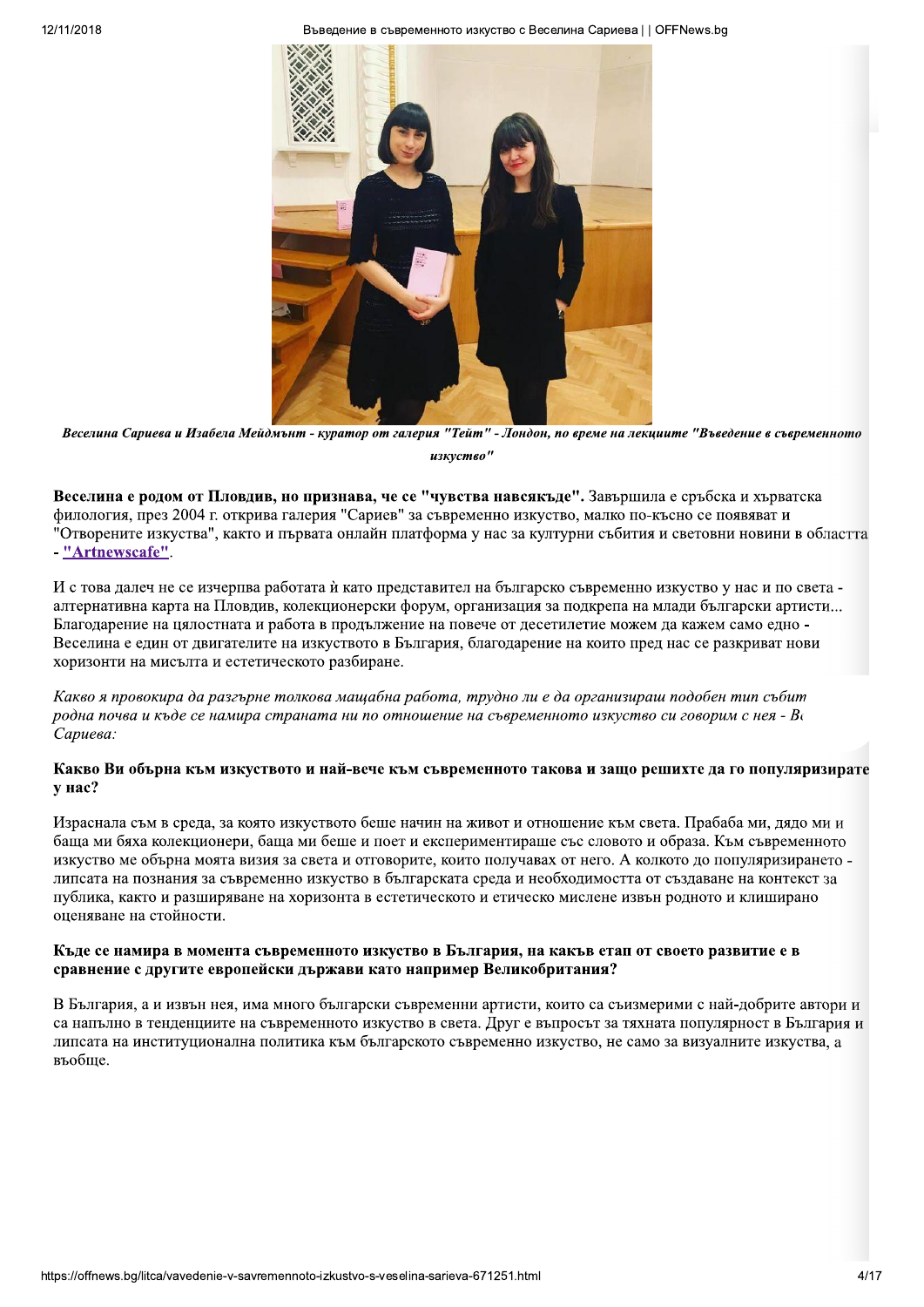

Не е въпросът за таланти, а за отношение на държавата, на традиционни формации, на цялата образователна система, за които съвременното изкуство е нещо екзотично, не е носител на "национална гордост". С малки изключения наблюдаваме доминираща ретроградност, доза провинциалност и нежелание за нищо ново България.

#### Защо решихте да организирате лекциите "Въведение в съвременното изкуство"?

Както вече споменах, този модел на образователна дейност се наложи от необходимостта за генериране на контекста на съвременното изкуство в България. Контекст, чието развитие би дало ефект върху широк кръг ангажирани с културния сектор, но и общественото развитие като цяло. Така "Въведение в съвременното изкуство" помага за професионалното позициониране или израстване на художници, куратори, музейни експерти, галеристи, търговци на изкуство, но и също така осветява важни обществени теми чрез изкуството, което представя.

#### Отворени ли са сънародниците ни към подобен тип събития? Те са сравнително ново явление - прави ми впечатление, че няма много подобни събития, отворени за широката аудитория, а не само за академи среди.

Започнало като бутиково събитие, "Въведение в съвременното изкуство" с годините събира все по-многобро. аудитория не само от професионалните среди, а и от хора с нехудожествено образование, за които познанията за съвременното изкуство разширяват погледа им не само за изкуството, а за живота и начините на неговото възприемане и интерпретиране. Това е истинско излизане извън тесните рамки на наложеното като красиво, стойностно и етично. Не само в София, но и лекциите в Пловдив предизвикаха голям интерес. Много важно е разширяването на тематичния обхват, срещите "от първо лице" със значими творци, колекционери, куратори, арт критици, изкуствоведи.

### Предизвикателство ли бе за Вас и екипа Ви да организирате такова събитие у нас? Събитието се радва на лоста голям интерес.

И прелизвикателно, и трудно, като се има предвид това, че ние започнахме в ситуация, в която подкрепата за образователни инициативи е нищожна. Минали сме през тежки периоди, но сме стискали зъби и сме дали всичко от себе си само, за да не прекъснем започнатото. Защото това щеше да резонира и при нашите фенове и хора, които ни подкрепят.

Трудно е, защото имаме международната логистика, необходимостта от развитие на лични контакти и ежедневно защитаване на доверието към фондацията и галерията, за да се привлекат значими имена от международната арт сцена. Обичайните трудности по организацията и цялостното протичане обаче имат смисъл, като се вижда ефекта от постигнатото и радостта на хората, поздравителните имейли, гледанията в "Yotube" на лекциите и не на последно място - признанието от академичните среди.

### Разкажете ни как премина последното издание на "Въведението" и какво да очакваме от следващите лекции.

Последното "Въведение" разгледа една малко обсъждана, но все по-актуална в професионалните международни среди тема - пърформанс изкуството. В рамките на четири вълнуващи лекции през ноември, обединени под темата "100 години изкуство на действието. Живото изкуство между сценичното и реалното", се срещнахме от първо лице